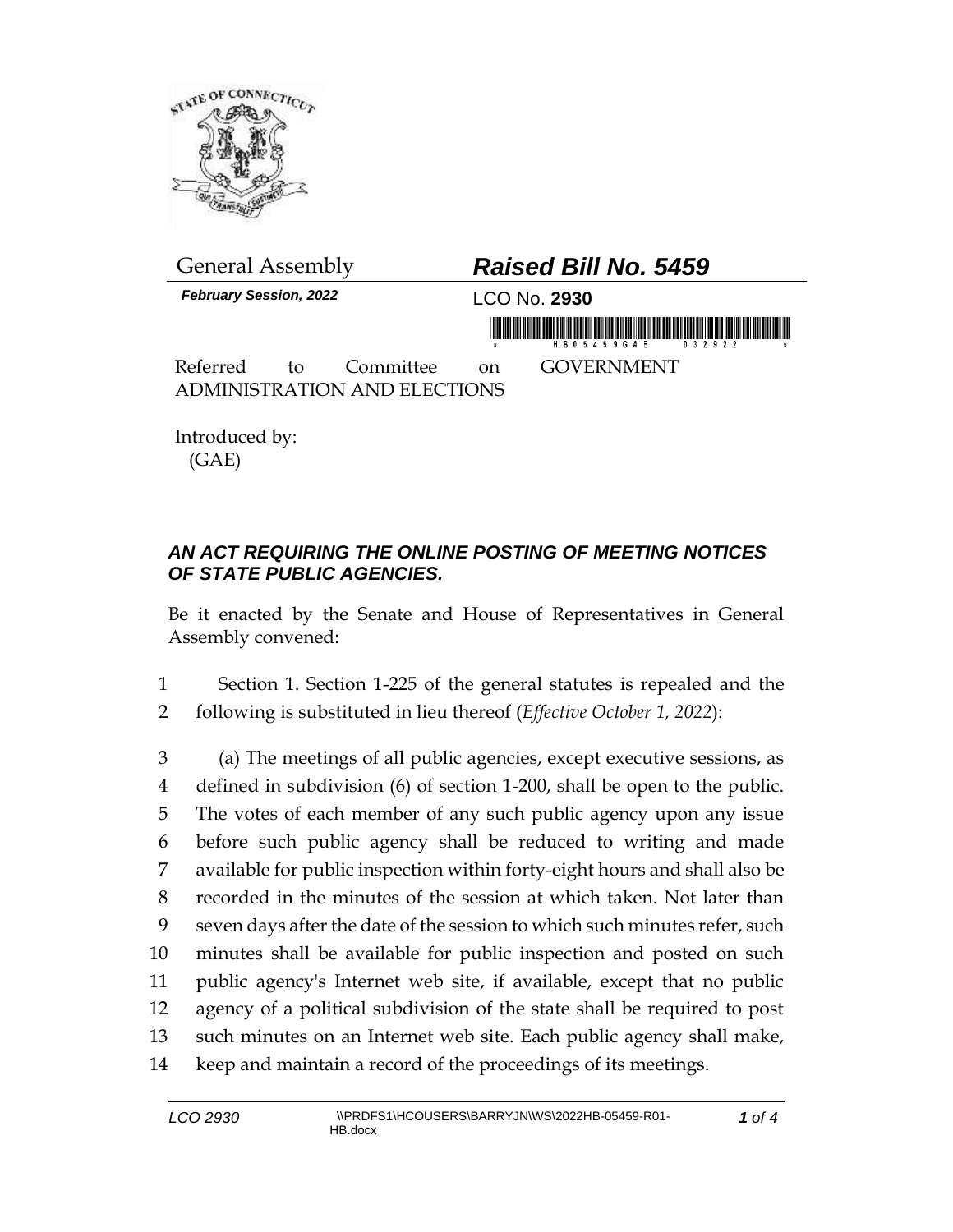(b) Each such public agency of the state shall file not later than January thirty-first of each year in the office of the Secretary of the State the schedule of the regular meetings of such public agency for the ensuing year and shall post such schedule on such public agency's Internet web site, if available, and the Secretary of the State's Internet 20 web site, except that such requirements shall not apply to the General Assembly, either house thereof or to any committee thereof. Any other provision of the Freedom of Information Act notwithstanding, the General Assembly at the commencement of each regular session in the odd-numbered years, shall adopt, as part of its joint rules, rules to provide notice to the public of its regular, special, emergency or interim committee meetings. The chairperson or secretary of any such public agency of any political subdivision of the state shall file, not later than January thirty-first of each year, with the clerk of such subdivision the schedule of regular meetings of such public agency for the ensuing year, and no such meeting of any such public agency shall be held sooner than thirty days after such schedule has been filed. The chief executive officer of any multitown district or agency shall file, not later than January thirty-first of each year, with the clerk of each municipal member of such district or agency, the schedule of regular meetings of such public agency for the ensuing year, and no such meeting of any such public agency shall be held sooner than thirty days after such schedule has been filed.

 (c) The agenda of the regular meetings of every public agency, except for the General Assembly, shall be available to the public and shall be filed, not less than twenty-four hours before the meetings to which they refer, (1) in such agency's regular office or place of business, and (2) in the office of the Secretary of the State for any such public agency of the state, in the office of the clerk of such subdivision for any public agency of a political subdivision of the state or in the office of the clerk of each municipal member of any multitown district or agency. For any such public agency of the state, such agenda shall be posted on the public 47 agency's and the Secretary of the State's Internet web sites. Upon the affirmative vote of two-thirds of the members of a public agency present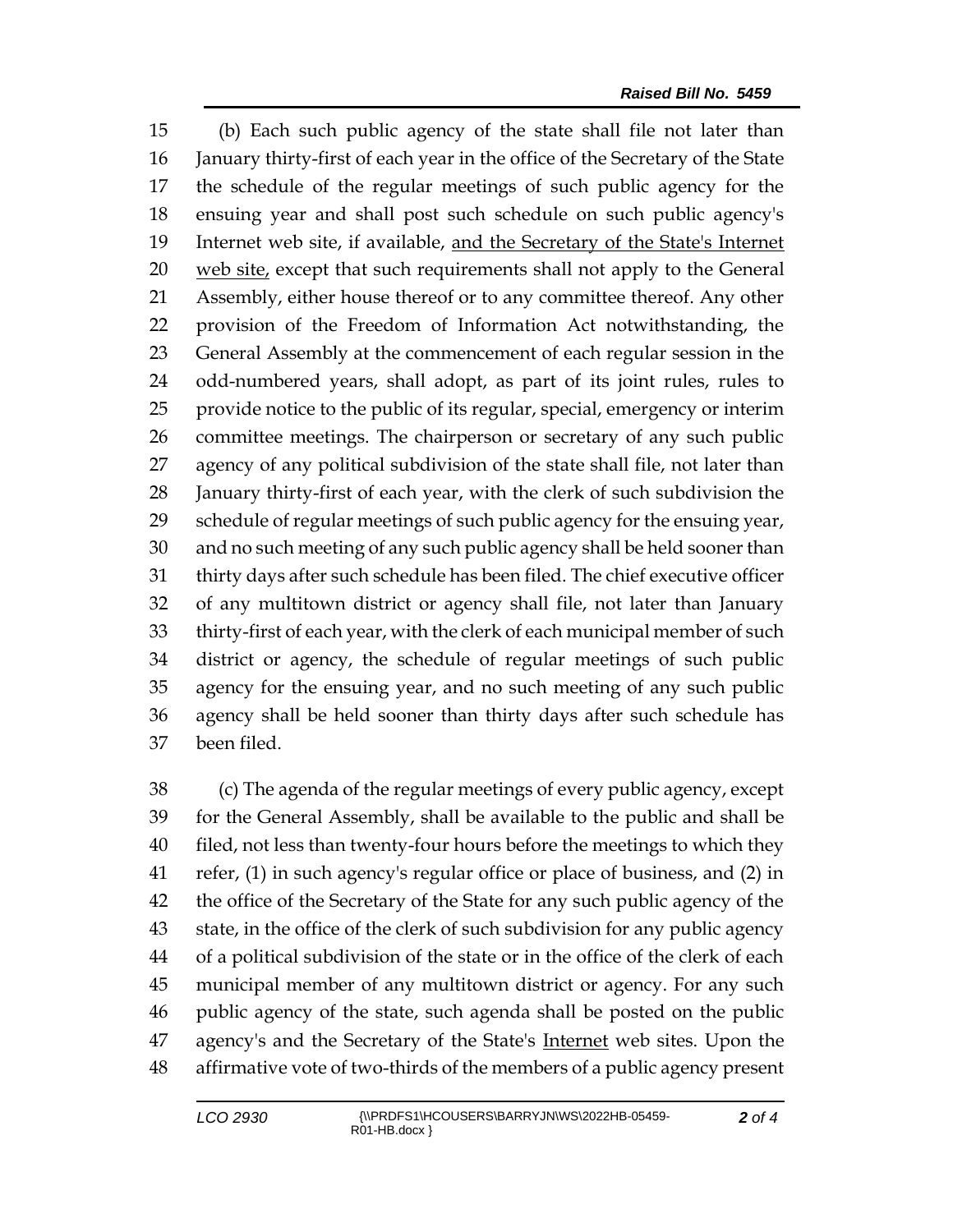and voting, any subsequent business not included in such filed agendas may be considered and acted upon at such meetings.

 (d) Notice of each special meeting of every public agency, except for the General Assembly, either house thereof or any committee thereof, shall be posted not less than twenty-four hours before the meeting to which such notice refers on the public agency's Internet web site, if available, and given not less than twenty-four hours prior to the time of such meeting by filing a notice of the time and place thereof in the office of the Secretary of the State for any such public agency of the state, in the office of the clerk of such subdivision for any public agency of a political subdivision of the state and in the office of the clerk of each municipal member for any multitown district or agency. The secretary or clerk shall cause any notice received under this section to be posted in his or her office, and in the case of a notice of a public agency of the state filed with the secretary, on the Secretary of the State's Internet web site. Such notice shall be given not less than twenty-four hours prior to the time of the special meeting; provided, in case of emergency, except for the General Assembly, either house thereof or any committee thereof, any such special meeting may be held without complying with the foregoing requirement for the filing of notice but a copy of the minutes of every such emergency special meeting adequately setting forth the nature of the emergency and the proceedings occurring at such meeting shall be filed with the Secretary of the State, the clerk of such political subdivision, or the clerk of each municipal member of such multitown district or agency, as the case may be, not later than seventy- two hours following the holding of such meeting. The notice shall specify the time and place of the special meeting and the business to be transacted. No other business shall be considered at such meetings by such public agency. In addition, such written notice shall be delivered to the usual place of abode of each member of the public agency so that the same is received prior to such special meeting. The requirement of delivery of such written notice may be dispensed with as to any member who at or prior to the time the meeting convenes files with the clerk or secretary of the public agency a written waiver of delivery of such